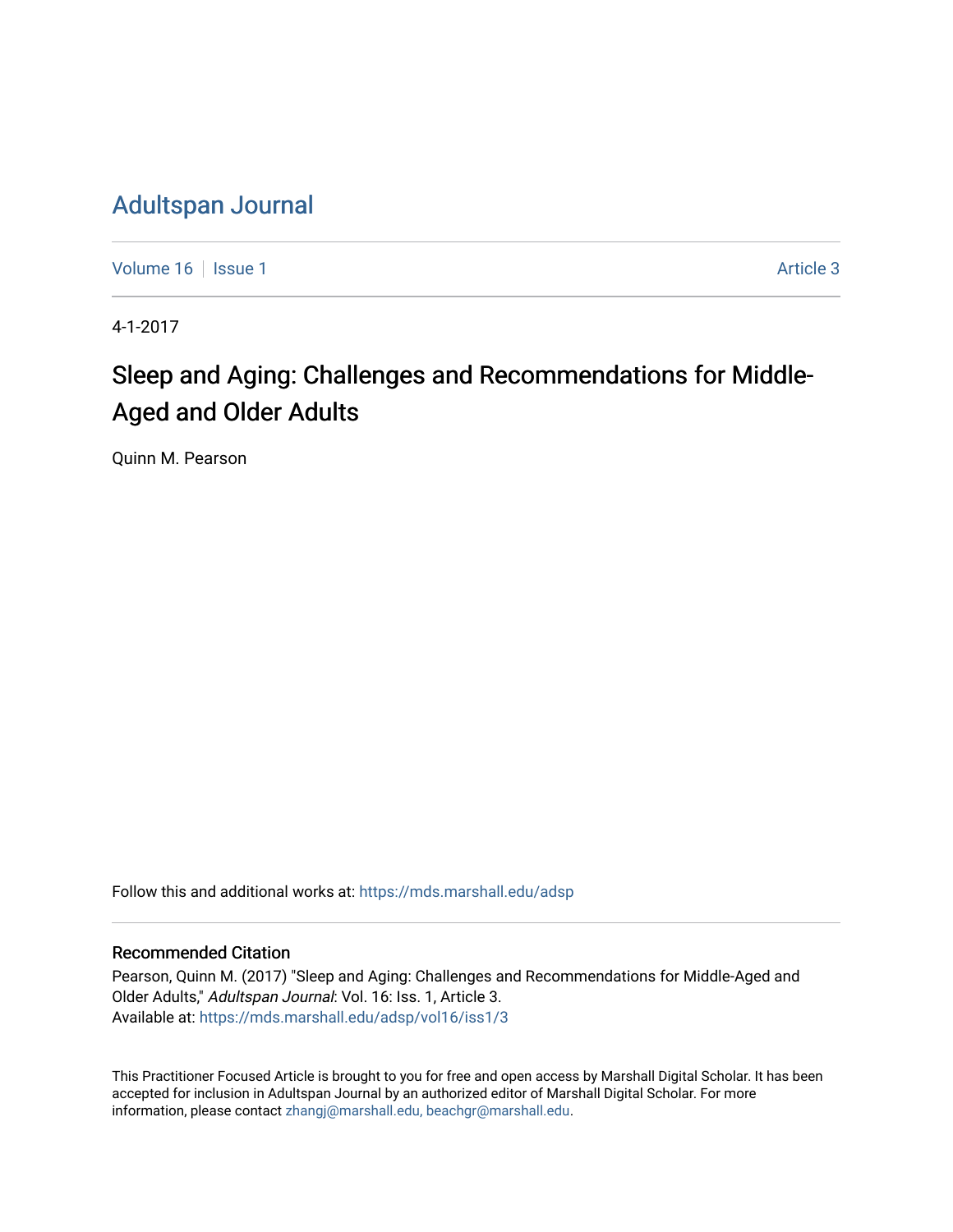# **Sleep and Aging: Challenges and Recommendations for Middle-Aged and Older Adults**

# **Quinn M. Pearson**

*Understanding and alleviating sleep problems for middle-aged and older adults is addressed through discussion of the following topics: age-related sleep changes; gender considerations; interactions among sleep, mental health, and physical illness; lifestyle and sleep; and assessment and treatment recommendations.*

*Keywords*: aging, sleep, treatment, advocacy

As sleep problems are increasingly considered to be as much a cause of mental and physical illness as a symptom (e.g., Anderson & Bradley, 2013), the need to address sleep directly and proactively is crucial. Although sleep problems have long been recognized as hallmark symptoms of depressive and bipolar disorders and classified as a separate category of mental disorders, the reciprocal nature between sleep problems and health has recently come to the foreground. Sleep challenges are associated with changes related to aging—hormonal changes, circadian rhythm shifts, and physical illnesses—such that declines in one can precipitate or exacerbate declines in the other. These interactive challenges for middle-aged and older adults are addressed as follows: age-related sleep changes; gender considerations; interactions among sleep, mental health, and physical illness; lifestyle and sleep; and assessment and treatment recommendations.

## **AGING AND SLEEP**

Sleep is a complex, highly coordinated process. Described by Anderson and Bradley (2013) as "being of the brain, by the brain, and for the brain" (p. 61), sleep is essential for normal brain function and, thus, mental and physical

*Quinn M. Pearson, Department of Counselor Education, University of North Alabama. Correspondence concerning this article should be addressed to Quinn M. Pearson, Department of Counselor Education, University of North Alabama, UNA Box 5154, Florence, AL 35632 (e-mail: qmpearson@una.edu).*

*© 2017 by the American Counseling Association. All rights reserved.*

. . . . . . . . . . . . . . . . . . **ADULTSPAN***Journal April 2017 Vol. 16 No. 1* **31**

Published by Marshall Digital Scholar, 2017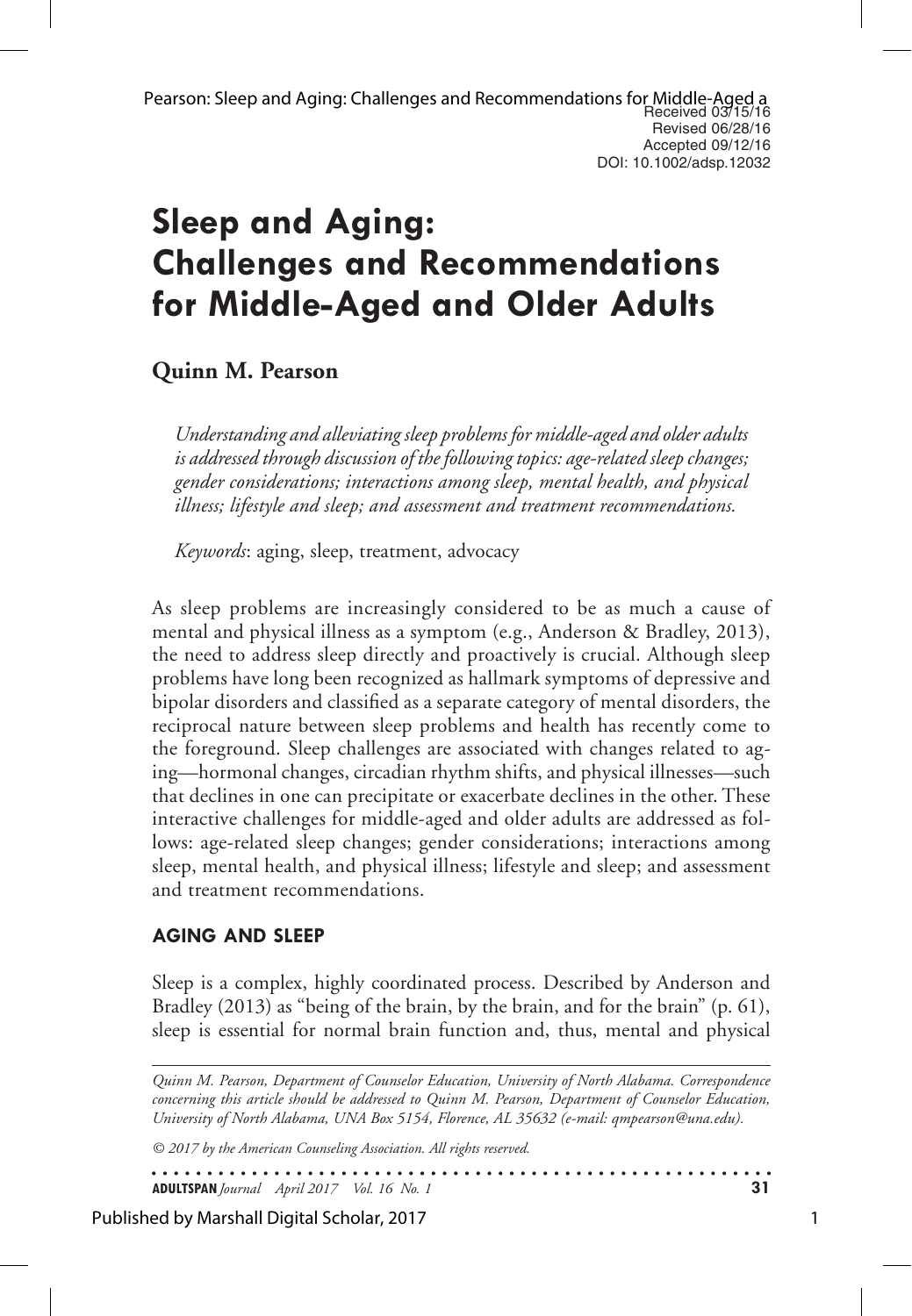health (e.g., Hidalgo et al., 2012; Masters, 2014; Porkka-Heiskanen, Zitting, & Wigren, 2013; Roundtree, 2012). Sleep proceeds through two main phases: non-rapid-eye movement (NREM) and rapid-eye movement (REM; see Anderson & Bradley, 2013, and Porkka-Heiskanen et al., 2013, for descriptions of sleep physiology). Porkka-Heiskanen et al. (2013) described the main theories regarding the purpose of sleep as falling into three categories: energy metabolism, inflammation/immune response, and neural plasticity. Energy metabolism–related theories suggest that sleep is needed to restore energy. Immune response–related theories suggest a link between sleep and immune responses such that sleep helps the body to fight infection, and disruptions in the circadian rhythm increase the susceptibility to chronic inflammatory diseases. Brain plasticity–related theories suggest that sleep is necessary for learning, memory, and synaptic homeostasis. Interestingly, the same experimental research often supports more than one theory.

According to Porkka-Heiskanen et al. (2013), general agreement exists that brain activity while awake drives sleep pressure, or the force that makes us sleep. The timing and duration of sleep are regulated by circadian rhythms and the homeostatic sleep drive through which the pressure to sleep is increased by the duration and intensity of daytime brain activity (Anderson & Bradley, 2013; Porkka-Heiskanen et al., 2013). Sleep needs change naturally across the developmental life span, with the need for sleep being the greatest at 16 to 18 hours a day for newborns and gradually decreasing with age: 11 to 12 hours for preschool-aged children; at least 10 hours for school-aged children; 9 to 10 hours for adolescents; and 7 to 8 hours for adults, including older adults (Centers for Disease Control and Prevention, 2015).

The literature related to sleep and aging shows that total sleep time continues to decrease slightly as people age (Anderson & Bradley, 2013; Porkka-Heiskanen et al., 2013). A meta-analysis of 3,577 individuals from 5 to 102 years of age found that average nightly sleep duration declined further as people aged, to approximately 6.25 hours at age 65 years to 5.83 hours at age 80 years (Ohayon, Carskadon, Guilleminault, & Vitiello, 2004). Whether this decrease in sleep time reflects a reduction in the amount of sleep needed or the ability to obtain enough sleep is unclear. What is becoming increasingly clear is that both the quality and quantity of sleep are affected by changes associated with aging. Hidalgo et al. (2012) reported that older adults not only sleep less at night, but also get less deep sleep and their sleep is more fragmented. Anderson and Bradley (2013) echoed these conclusions: "As we age, total sleep time is slightly reduced compared to younger adults, with decreasing amounts of SWS [slowwave sleep associated with NREM], increased sleep latency [time to fall asleep], and increased fragmentation during the night" (p. 68). Porkka-Heiskanen et al. (2013) discussed age-related changes in sleep mechanisms as potential explanations for these changes. Foremost in this discussion were weakened circadian rhythms, advanced circadian rhythms, vigilance-state fragmentation, increased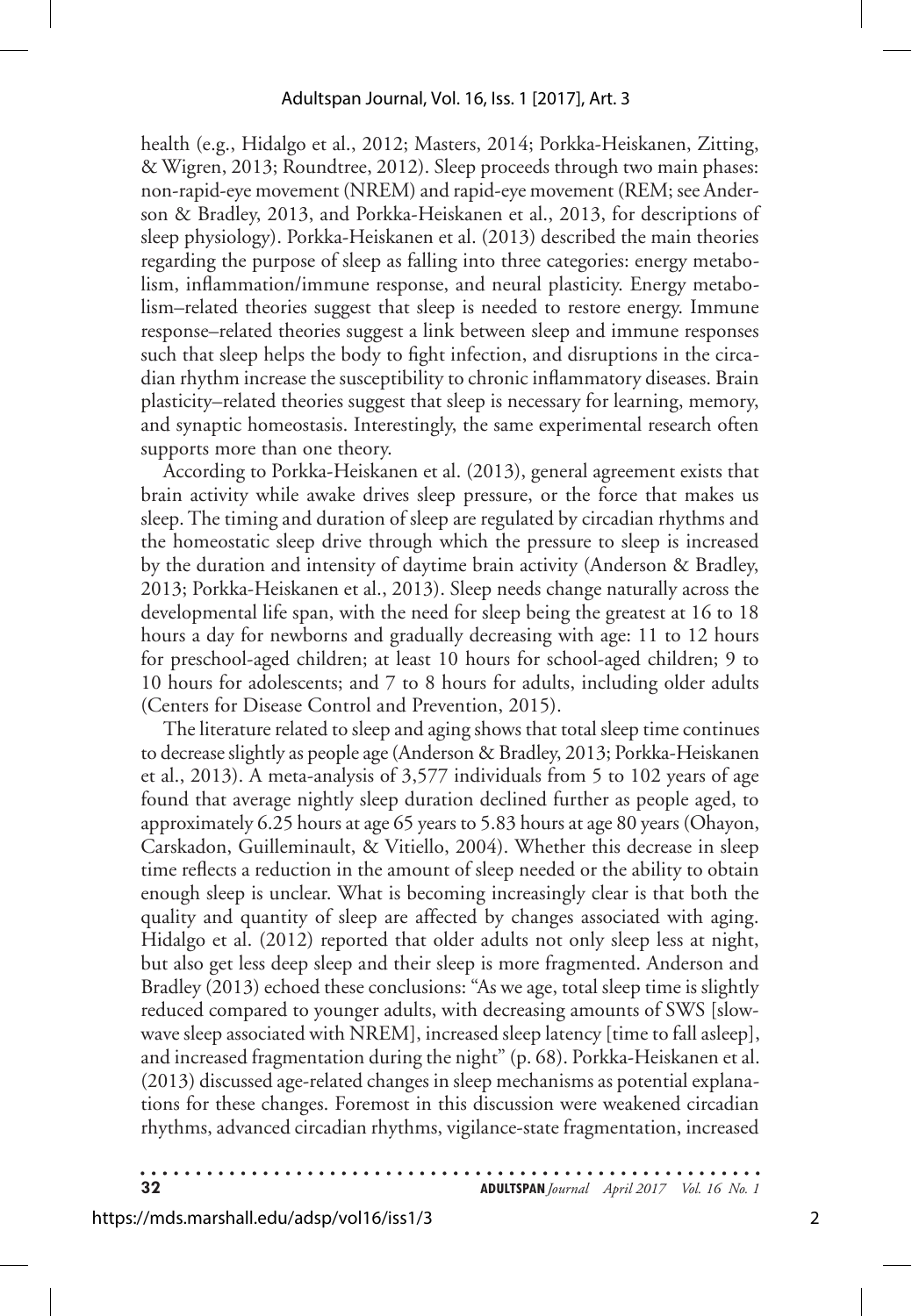brain arousal during sleep, and reductions in accumulations of sleep pressure. Supporting these findings, Porrka-Heiskanen et al. explained, "During ageing, the circadian pacemaker, SCN [suprachiasmatic nucleus, a group of neurons above the optic chiasm], loses progressively its ability to produce precise rhythms, leading to disrupted circadian cycles with reduced amplitude. . . . This welldocumented circadian phase advance, together with a weaker arousal signal in the evening, promotes earlier sleep timing in older individuals" (p. 320). Additionally, the increased vigilance-state fragmentation combines with increased brain arousal during sleep, thus leading to involuntary awakenings and resulting in reduced sleep efficiency and inadvertent sleep episodes when awake. Simply stated, as adults age, they tend to fall asleep earlier, take longer to fall asleep, sleep less deeply, and wake up intermittently, changes that potentially reduce the quality of sleep and its restorative powers. Thus, declines in sleep quality and sleep efficiency associated with aging may bear more significantly than the reduction in quantity (Leblanc, Desjardins, & Desgagné, 2015; Porkka-Heiskanen et al., 2013).

#### **GENDER AND SLEEP**

Gender is also widely recognized as a risk factor for sleep difficulties. According to the *Diagnostic and Statistical Manual of Mental Disorders* (5th ed.; *DSM-5*; (American Psychiatric Association [APA], 2013), women are 1.44 times more likely than men to complain of insomnia. In their review of the research literature on the influence of sex and gonadal hormones on sleep disorders, Orff, Meliska, Martinez, and Parry (2014) noted gender differences among several diagnoses: (a) Sleep-related movement disorders appear to be more prevalent in women, (b) circadian rhythm disorders are equally prevalent, and (c) obstructive sleep apnea is diagnosed more in men. They noted, however, that rates of obstructive sleep apnea increase after menopause and may be underdiagnosed in women.

Hormonal factors appear to play a role in sleep-related problems for women. According to the *DSM-5* (APA, 2013), the first onset of insomnia is associated with childbirth or menopause. In their review of gonadal hormones and the sleep disorders cited previously, Orff et al. (2014) concluded that compared with other periods of significant hormonal changes associated with the female reproductive cycle, the connection between hormonal changes and sleep disturbance is more strongly associated with perimenopause and menopause. Moreover, for postmenopausal women, insomnia may continue even after other menopausal symptoms, such as hot flashes, have abated (APA, 2013).

Although hormonal factors seem to play a role in greater sleep complaints among women, reasons for gender discrepancies are not altogether clear. As mentioned by Orff et al. (2014), despite more subjective complaints of insomnia among women, objective measures show that women sleep better than men. In the *DSM-5* (APA, 2013), similar objective differences were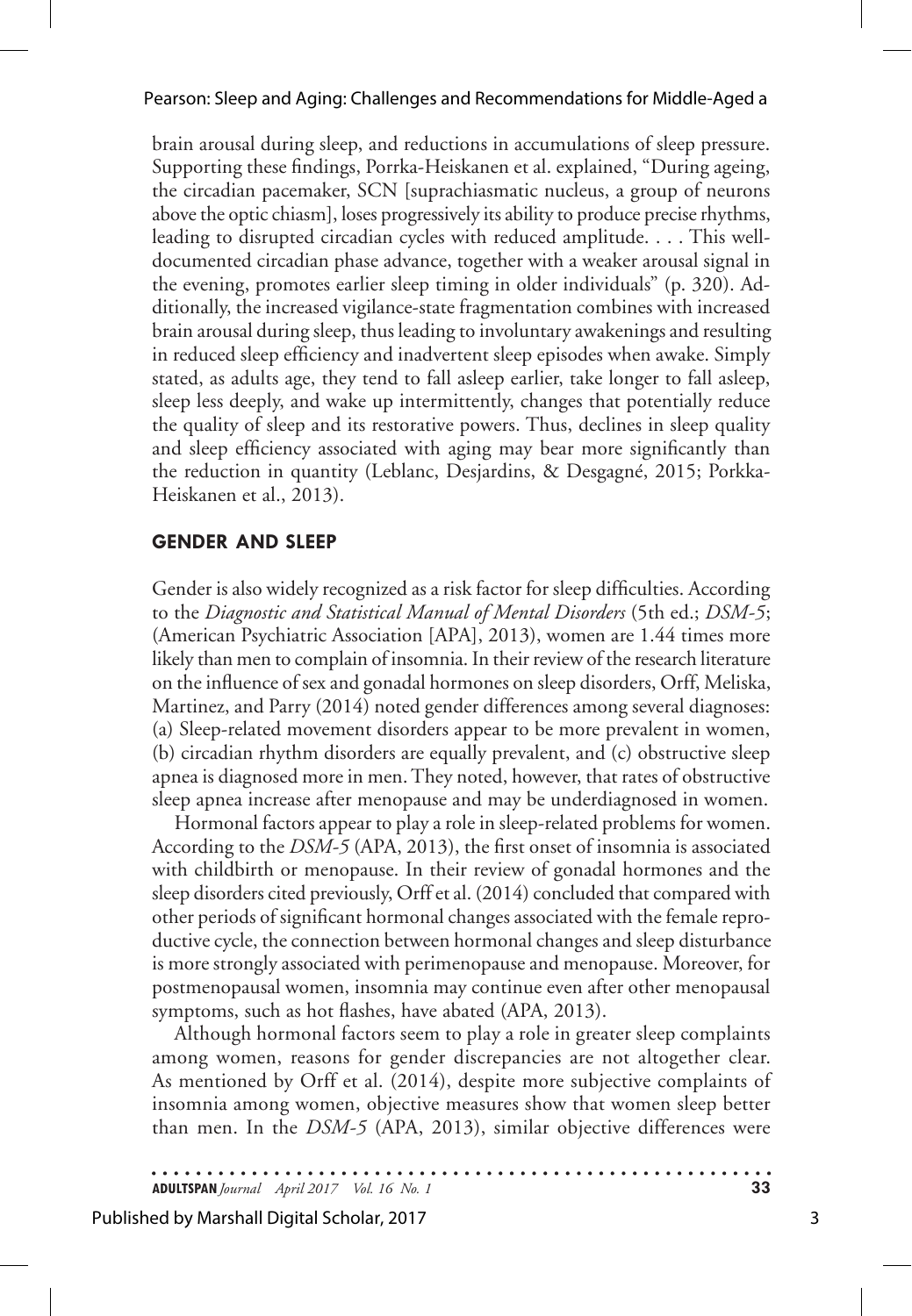reported: "Despite higher prevalence [of insomnia] among older females, polysomnographic studies suggest better preservation of sleep continuity and slow-wave sleep in older females than in older males" (p. 366). Likewise, in a study comparing gender differences in sleep among adults ages 40 years and older, Burgard and Ailshire (2012) found that women slept slightly more than men. They also found, however, that women had more interrupted sleep and took more naps, whereas men had more time for leisure. In their analyses, Burgard and Ailshire concluded that much of the gap in sleep time is explained by gendered time trade-offs related to work and family responsibilities, and, therefore, differences varied with life-span stages. The interaction of sleep with role and lifestyle factors is addressed later in this article.

### **INTERACTION OF SLEEP WITH MENTAL AND PHYSICAL HEALTH**

Although explanations for sleep problems associated with aging are not clear, the magnitude and impact of such problems are becoming clearer and are beginning to gain the attention they deserve (e.g., Anderson & Bradley, 2013; Hidalgo et al., 2012; Masters, 2014). In a random sample of 951 adults ages 65 years and older, Hidalgo et al. (2012) emphasized several key points based on their findings and those of previous studies: (a) Insomnia is a widespread health problem in older adults that is often not recognized and, therefore, is underdiagnosed and undertreated; (b) insomnia in older adults has varied, significant consequences (e.g., reduced quality of life, decline in daytime functioning, inappropriate reliance on sleep medications, increased risk of psychological disorders); and (c) given its prevalence and negative consequences, it is important to recognize insomnia and identify its true origins to appropriately differentiate primary insomnia from those related to other mental disorders or medical conditions and effectively target treatments.

Perhaps most familiar to counselors is the inclusion of sleep problems, especially insomnia, as symptoms of other mental health disorders, particularly depressive, bipolar, and anxiety disorders (APA, 2013). Although insomnia has long been considered merely a symptom of anxiety or mood disorders, it is now recognized that "insomnia may precede the appearance of a mental disorder, appear at the same time, or appear afterward" (Leblanc et al., 2015, p. 580). Anderson and Bradley (2013) and others (e.g., Masters, 2014) likewise emphasized the bidirectional relationship between sleep and mental health disturbances. Reviewing research that explored these relationships, Anderson and Bradley reported several key findings: 50% to 90% of people diagnosed with depression report poor sleep quality, depression is highly prevalent among those struggling with insomnia, and insomnia is "emerging as a clear risk factor for subsequent depression and conferring a worse outcome in those already depressed" (p. 65). They also suggested that even more evidence points to a potential causal role of sleep disturbances in the development and maintenance of bipolar disorder. Additionally, as people are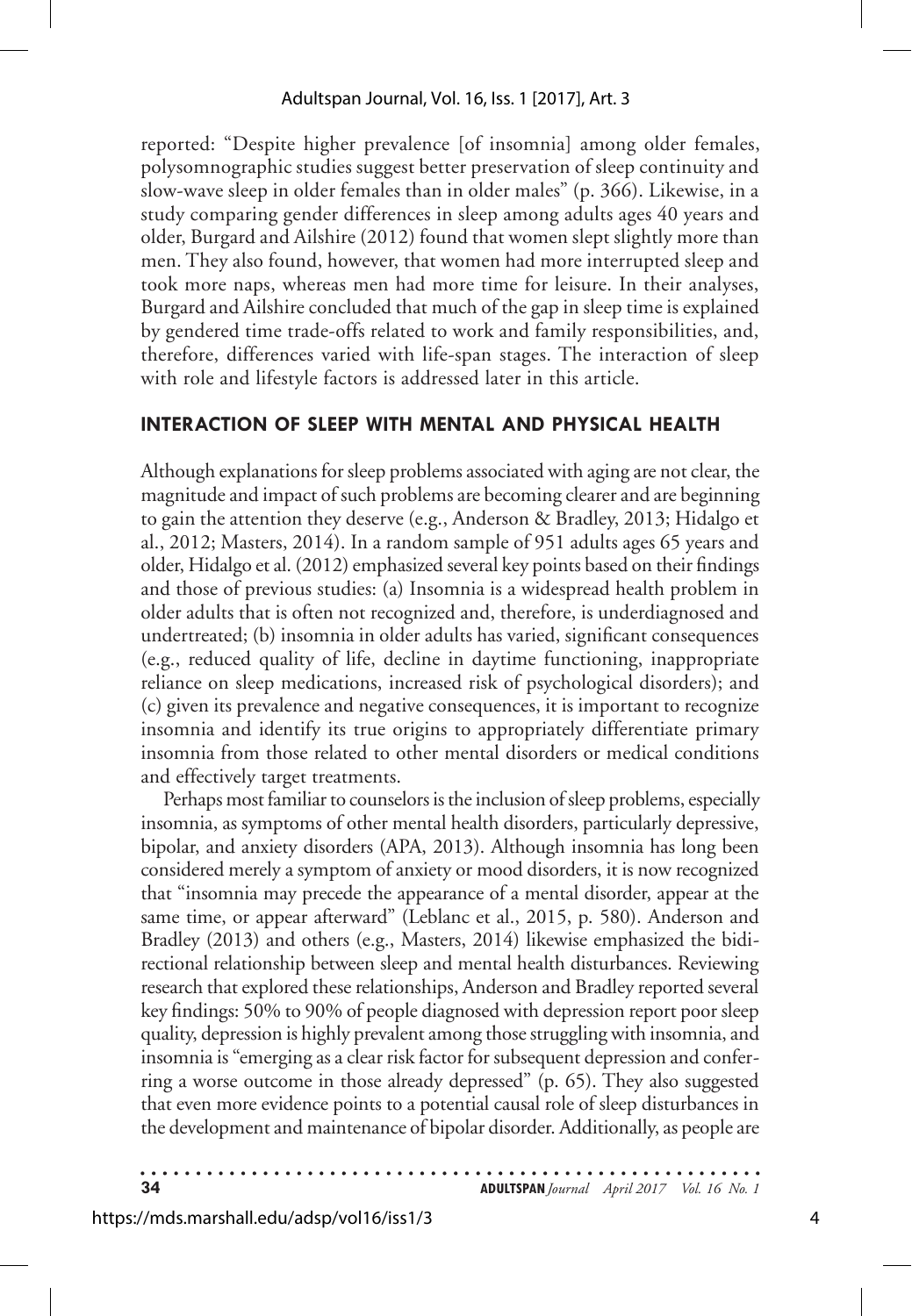treated with various medications (e.g., antidepressant, antipsychotic), drawing connections between sleep and other mental health symptoms becomes more complicated. What is becoming clearer as the research advances is the complex bidirectional relationship between sleep disturbances and mental health. More research is need to determine "whether sleep patterns can be used as specific biomarkers of disease or, possibly more importantly, as trait markers for subsequent illness" (Anderson & Bradley, 2013, p. 70). Additionally, whether or not symptoms rise to the level of a disorder, the experience of anxiety or depression related to insomnia deserves attention.

Other mental disorders, specifically neurocognitive disorders, also interact with sleep disturbances (Anderson & Bradley, 2013; APA, 2013; Masters, 2014). Given that many of these disorders are more common in older adults (APA, 2013), they deserve separate mention. In their review of the literature on sleep disturbance and neurodegenerative disease, Anderson and Bradley (2013) focused specifically on Alzheimer's disease, Parkinson's disease, dementia with Lewy bodies, frontotemporal dementia, and Huntington's disease. They emphasized that in all forms of dementia, sleep disturbances are among the most common reasons for institutionalization and that *sundowning* (severe nocturnal restlessness) is reported to occur in 25% to 50% of older persons with dementia. Furthermore, in moderate and severe levels of Alzheimer's disease and other forms of dementia, profound disturbances in circadian rhythms have been found through actigraphy studies in which levels of activity are monitored. Additionally, as Alzheimer's disease progresses, sleep disturbances worsen: The number of awakenings increases and the amount of SWS decreases. In Parkinson's disease, sleep disturbances are common, are almost universal in its advanced stages, and sometimes precede other motor-related symptoms (Anderson & Bradley, 2013). Anderson and Bradley also reported that, compared with those for Alzheimer's disease, fewer studies exist for sleep disturbances associated with dementia with Lewy bodies; although a less clear relationship exists between sleep disturbances and the progression of the disease, "recent studies suggest an even greater level of nighttime sleep disturbance with an increase in hallucinations, agitation, and apathy" (p. 70). They also reported that a single study of frontotemporal dementia showed disrupted circadian rhythms that were less severe than those associated with Alzheimer's disease and were also not clearly related to disease progression. Finally, in their review of the research on Huntington's disease, Anderson and Bradley found that fragmented sleep is particularly problematic up to 88% with the disease report sleeping problems—and sleep disturbances increase as cognitive impairment and depression worsen. On the basis of their review, Anderson and Bailey concluded that although it is not known whether improving sleep improves outcomes for neurodegenerative diseases, the role of sleep clearly needs greater recognition and attention.

Definitive conclusions about the relationship between sleep and other medical disorders are similarly difficult to draw. In the *DSM-5* (APA, 2013),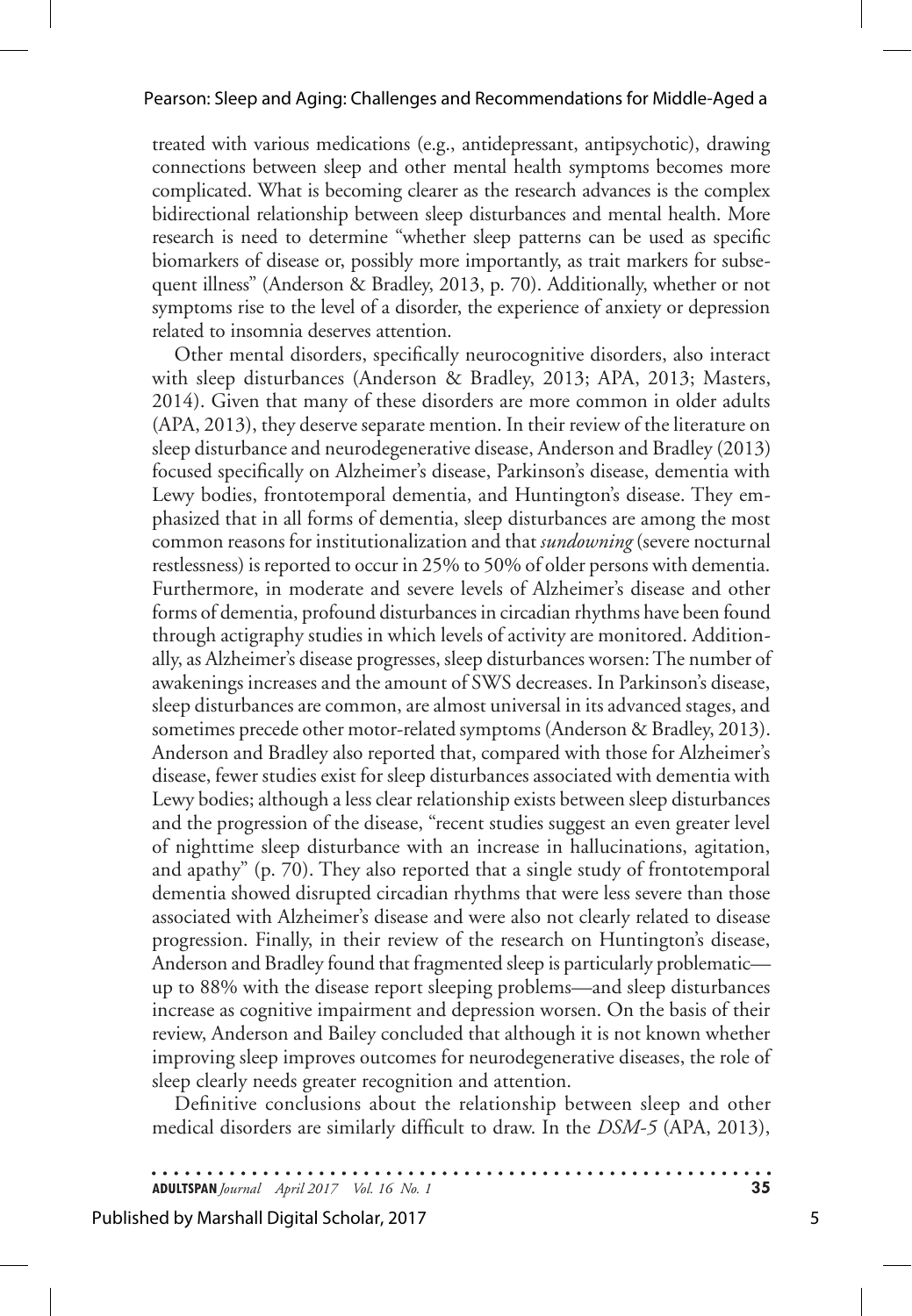however, some sleep–wake disorders, such as breathing-related sleep disorders, require verification of specific medical conditions (e.g., polysomnography of obstructive apneas). Thus, recognition of the role between sleep disturbances and physical illnesses, including medications to treat them, is increasing, even though the causal relationships are seldom clear. In an article focused on internal medicine practice, Masters (2014) reported that "individuals with coexisting medical disorders (particularly pulmonary disease; heart failure; and conditions associated with pain, such as cancer) are at increased risk for insomnia. . . . An increased prevalence of insomnia is also associated with a variety of rheumatologic, endocrine, urologic, and dermatologic disorders" (p. ITC2). Masters also emphasized that an increased risk for insomnia is associated with some pharmacological agents—"stimulants (e.g., caffeine, nicotine), antidepressants, b-antagonists, calcium-channel blockers, and glucocorticoids" (p. ITC2)—and withdrawal from other agents, such as alcohol or hypnotic medications. In another medically based article, Roundtree (2012) explained some of these sleep–health connections using the sleep theories described previously, namely, energy metabolism, inflammation/immune response, and neural plasticity (see Porkka-Heiskanen et al., 2013). Roundtree emphasized the relationships between inflammatory processes, fatigue, and irritability that are associated with chronic sleep loss and the continuum of metabolic syndrome and diabetes, as well as various cardiovascular diseases, such as heart disease and hypertension. Research has continued to show these connections, such as the associations between insufficient sleep and poor dietary habits, increased caloric intake, and obesity (Chaput, 2014), along with the possibility that poor sleep may increase the risk of stroke for older adults (Preidt, 2016).

## **LIFESTYLE AND STRESS**

Given that sleep disturbances, medical conditions, and mental/emotional struggles do not occur in isolation, the role of lifestyle, including such aspects as diet, activity levels, and stress, bears mentioning. Clearly, ingestion of caffeine and other stimulants is commonly known to contribute to sleep problems, particularly for those who are sensitive to their effects (Porkka-Heiskanen et al., 2013; Roundtree, 2012). Likewise, as noted by Masters (2014) and Roundtree (2012), the impact of alcohol is well documented: Drinking alcohol before bedtime may help induce sleep but also contributes to waking up in the middle of the night. Studies have also shown that overall diets (e.g., high-glycemic diets; Yoneyama et al., 2014) are associated with improved sleep and that eating certain foods can improve sleep. For example, Lin, Tsai, Fang, and Liu (2011) found that kiwifruit eaten 1 hour before bedtime reduced the time to fall asleep and increased total sleep time and efficiency among adults between 20 and 55 years of age, and Garrido et al. (2010) found that ingestion of tart cherry juice increased total sleep time and sleep efficiency among small samples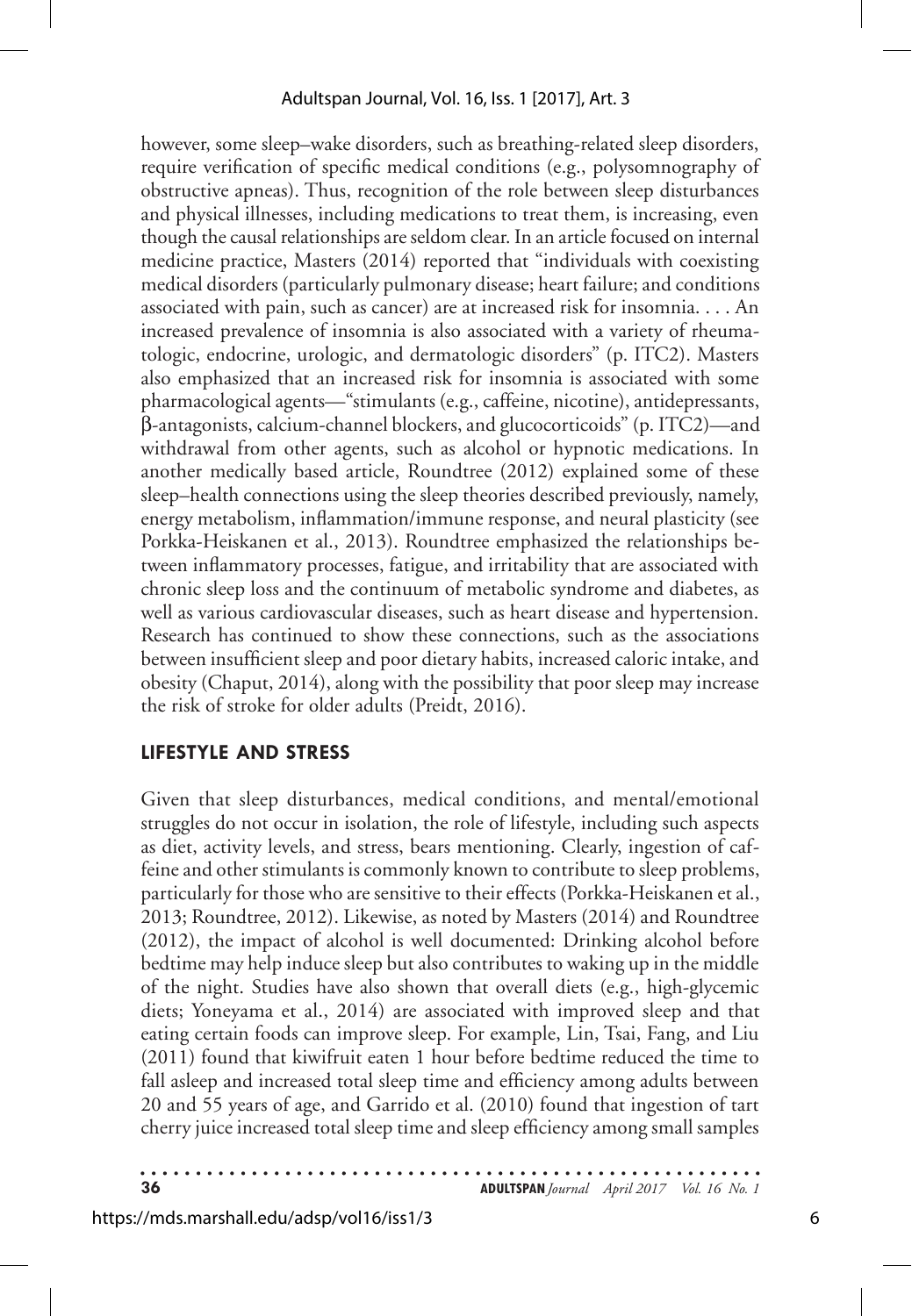of middle-aged (ages 35–55) and older adults (ages 65–85). Other authors (e.g., Roundtree, 2012) have emphasized the potential role of dietary supplements (e.g., melatonin, magnesium, passionflower) in promoting sleep. Thus, although few definitive dietary recommendations in relation to sleep can be given to older adults, the role of diet and nutrition is relevant.

Prior to a discussion of the topic of stress and sleep, the potential effects of daytime activity levels on sleep quality deserve mentioning. Roundtree (2012), among others, emphasized the important role that exercise plays in promoting good sleep. Although his recommendations were not specifically targeted to older adults, Roundtree emphasized that people need to do something physical every day by intentionally moving 20 to 30 minutes. He also pointed out that the activity does not have to involve vigorous aerobic or weight-lifting workouts and that vigorous workouts after 6:30 p.m. could be overstimulating for some and impede falling asleep; one recommendation was a gentle walk after the evening meal. Regarding older adults specifically, Porkka-Heiskanen et al. (2013) asserted that not only does aging itself reduce the accumulation of sleep pressure and, thus, the need to sleep, but the impact of insufficient brain stimulation related to daytime inactivity reduces the sleep pressure even more, potentially creating a cycle of poor sleep.

Without question, stress interferes with sleep (Brand, Gerber, Pühse, & Holsboer-Trachsler, 2010; Porkka-Heiskanen et al., 2013; Roundtree, 2012; Seelig et al., 2013; Winzeler et al., 2014). Porkka-Heiskanen et al. (2013) explained that the hormones (i.e., corticotropin-releasing hormone, adrenocorticotropic hormone, and corticosteroids) associated with the hypothalamopituitary-adrenal (HPA) axis, or the stress axis, promote wakefulness, and when high levels of these hormones are activated, falling asleep is not possible. In a study comparing healthy adult women (mean age of 52.8 years) with women with primary chronic insomnia (mean age of 51.7 years), Seelig et al. (2013) found significantly higher midnight salivary concentration levels among those with insomnia, indicating a dysregulation of the HPA axis. They concluded that their results and those of other studies "suggest that dysregulation of HPA is a common feature of both acute and chronic sleep curtailment. However, the mechanisms involved are unclear. . . . It remains unknown whether sleep deprivation leads to increased cortisol levels or if the dysregulation of the HPAaxis causes primary chronic insomnia" (p. 7).

The potential link between sleep-related cognitions, stress, and insomnia is worth noting. Leblanc et al. (2015) emphasized the connection between sleep difficulties and the following dysfunctional beliefs and attitudes about sleep: unrealistic expectations about sleep, erroneous thoughts about the causes and consequences of insomnia, excessive thoughts and worries at bedtime, and attempts to control these invasive thoughts. Furthermore, in their study of 2,759 adults ages 65 years and older, Leblanc et al. found that older adults with and without anxiety and mood disorders report many thoughts or worries at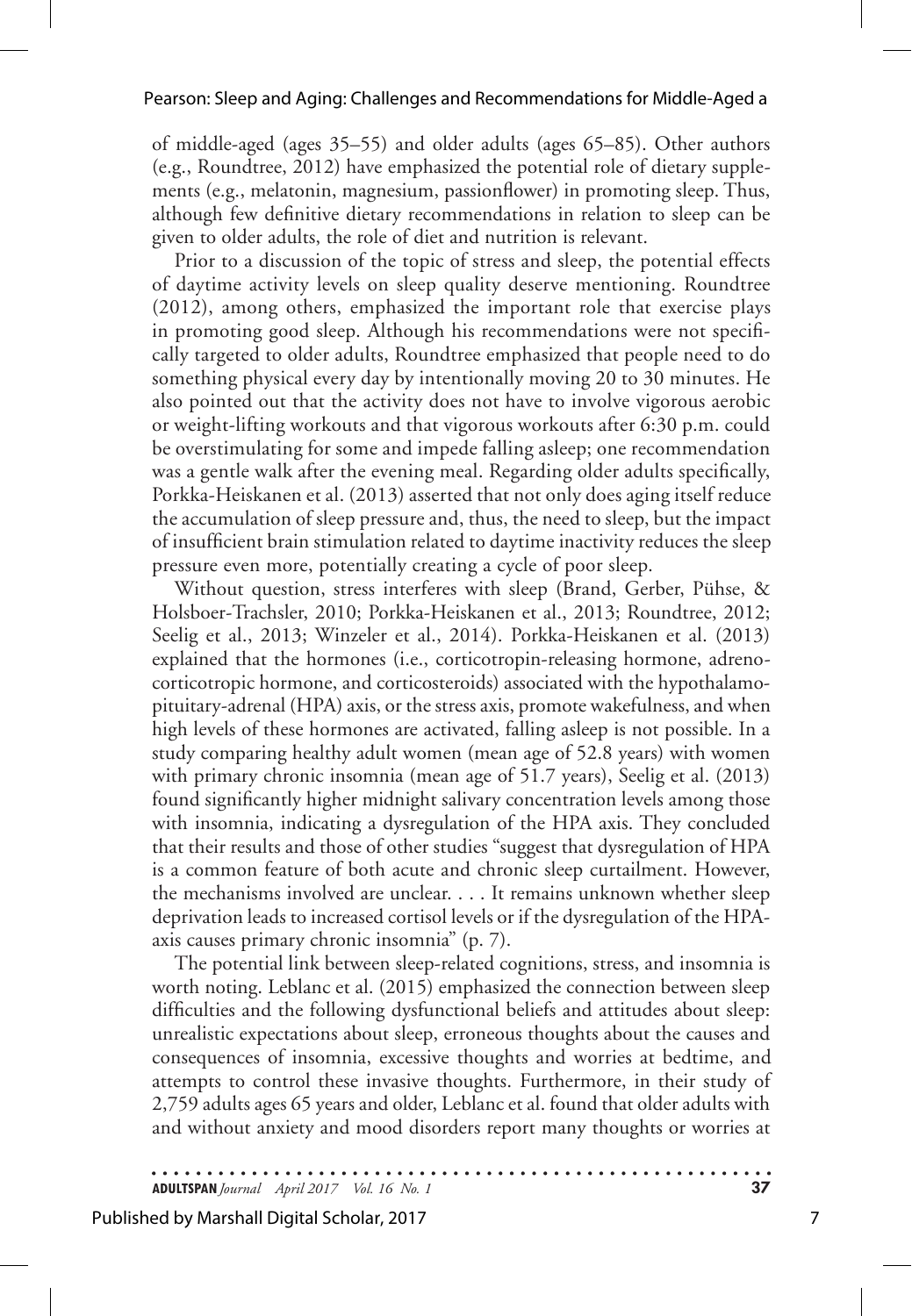bedtime, including sleep-related worries. Additionally, they found that certain dysfunctional sleep-related beliefs and attitudes were predictors of anxiety and mood disorders. These results clearly point to the need to assess and address such cognitive patterns. Echoing the suggestion of using established cognitive behavior techniques to address insomnia (Winzeler et al., 2014), Brand et al. (2010) emphasized the important role of stress management, specifically coping skills to reduce stress and cognitive techniques to address maladaptive, sleep-related thoughts.

As mentioned earlier, the role of stress related to gender and lifestyle potentially explains some of the gender differences that hormonal factors and objective measures leave open to question. On the basis of previously cited research, which focused on time for sleep and leisure among women and men in the United States ages 40 and older, Burgard and Ailshire (2012) asserted that their findings add to the mounting evidence that multiple aspects of sleep are shaped by gender roles related to work and family responsibilities. Likewise, in a study of working adults (ages 34–59 years) in Japan, Yoshioka et al. (2012) reported several findings that lend further support to this argument. First, insomnia was more prevalent in female participants (31.0%) than in male participants (23.2%). Second, in both genders, insomnia was associated with higher levels of occupational stress, overcommitment, and caregiving responsibilities. Third and most notable were the gender differences related to these factors along with time spent on household tasks; the proportion of participants who reported high job strain, high effort–reward imbalance, high overcommitment, and engaging in household tasks for 1 hour or more each day was significantly higher among female participants than among male participants. Thus, gender inequities in sleep and insomnia are partially explained by gender differences in family and employment responsibilities (Yoshioka et al., 2012).

Compared with other life stages, midlife brings particular challenges for women—an interweaving of many roles and responsibilities—that are more likely to affect sleep (Hislop & Arber, 2003). Darling, Coccia, and Senatore (2012) studied the relationship among several variables in middle-aged U.S. women, including weight, family strains/changes, physical activity, sleep, health stress, and life satisfaction. They found that among overweight, postmenopausal women, those who slept fewer than 7 hours per night experienced more family strains/changes, more health stress, and less life satisfaction. On the basis of these findings, they emphasized the need to gain a better understanding of the impact of sleep and the lack thereof on women, including strains on individual and family levels. Related concerns regarding family situations and socioeconomic factors were raised by Ravan, Bengtsson, Lissner, Lapidus, and Björkelund (2010), who studied three different cohorts of two groups of women (ages 38 and 50 years, respectively) in Sweden over a 36-year period from 1968 to 2004. Strikingly, over this time period, the proportion of women with sleep complaints almost doubled for both age groups, and insomnia rates were higher among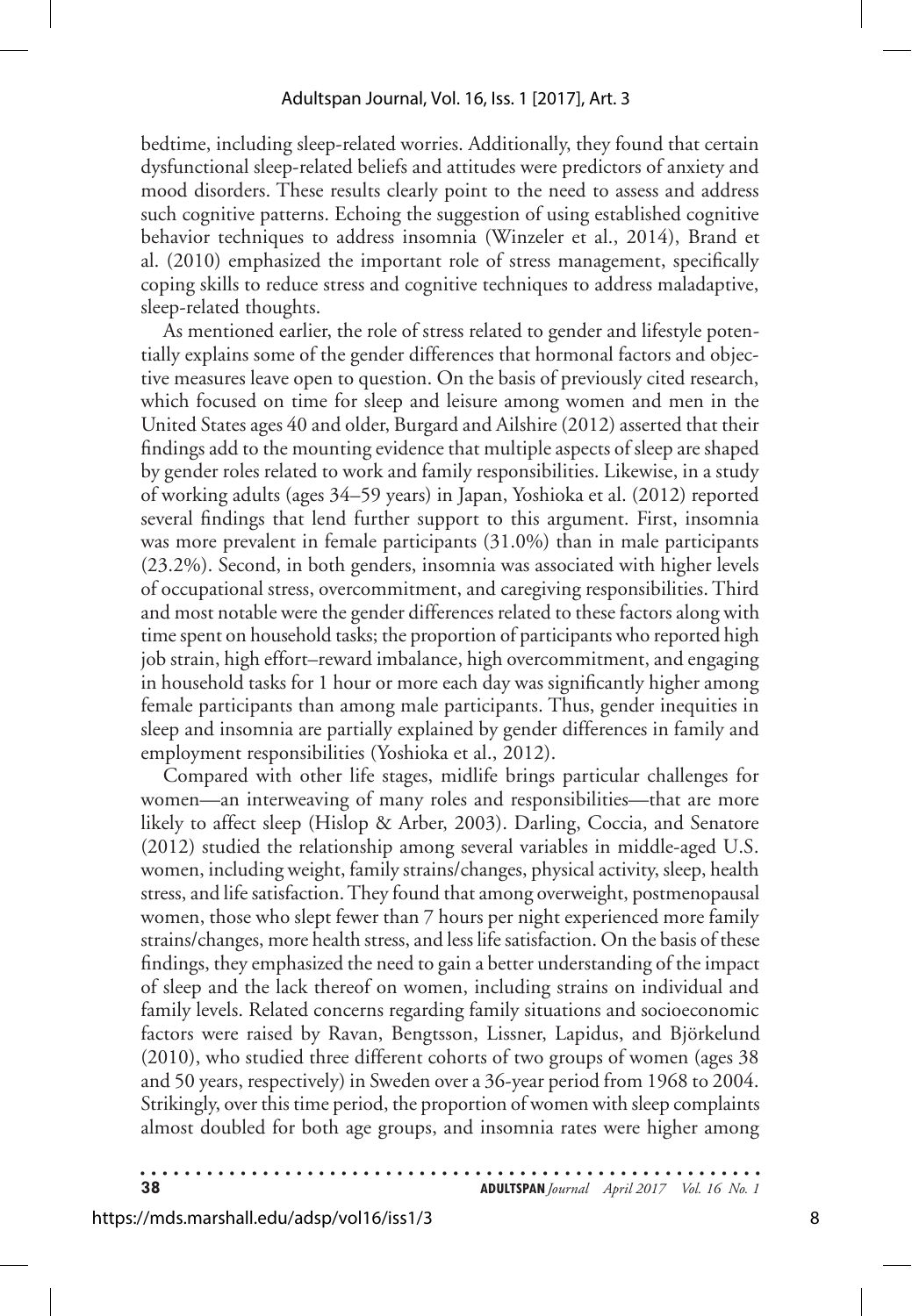the 50-year-old cohorts at all time periods. These findings led the researchers to conclude that changes on the individual level to improve sleep for women are not enough; changes on the societal level are likely to be more efficient.

One family aspect that deserves separate mention is the impact of a couple relationship on sleep. Meadows (2005) discussed the concept of negotiated sleep when the sleeping environment is shared with another person. Thus, social roles affect sleep in the sense that the night is negotiated between one's own sleep needs, preferences, and desires, and those of others, particularly a spouse or partner. Reporting a single-case study of a male–female couple, Meadows noted, "Contrary to Mike [the male partner], Jean's [the female partner] negotiated sleep comes not from her own desires but primarily from a compromise with Mike's. . . . Her sleep is controlled to a large degree by her sleeping partner" (p. 250), and their views of sleep and the hours they need are different. This finding supports that of Hislop and Arber (2003), who found among a sample of women in midlife that both their children's and their partner's sleep were prioritized over their own. Similarly, on the basis of a study of the dyadic effects of anxiety, depressive symptoms, and sleep among married couples, Revenson, Marín-Chollom, Rundle, Wisnivesky, and Neugut (2015) suggested that a couples approach might be more effective, if counseling is needed to address psychological or sleep problems, particularly for women.

#### **ASSESSMENT AND TREATMENT STRATEGIES**

Because of the prevalence and consequences of sleep problems in midlife and older adulthood, counselors should assess sleep quality routinely during the intake process by asking about the following areas: satisfaction with quality of sleep; amount of sleep each night; any sleep changes within the past year; time to fall asleep and any associated difficulties; problems with daytime sleepiness; daytime naps; awakenings during the night or early morning and ability to return to sleep; and, if applicable, the impact of sharing the sleeping environment with another person or pet (Puterbaugh, 2011). If the hallmark signs of insomnia—sleep complaints, worry about sleep, or significant daytime consequences (Rybarczyk, Lund, Garroway, & Mack, 2013)—surface from the intake, additional assessment and intervention are indicated.

As discussed previously, multiple factors are possibly involved in and affected by sleep disruption. Milner and Belicki (2010) provided a succinct overview of factors that contribute to insomnia in adults: general medical conditions, neurodegenerative disorders, chronic pain, circadian phase shifts, natural aging, psychological problems, lifestyle factors, physiological or cognitive hyperarousal, maladaptive beliefs about sleep, and maladaptive conditioning (p. 238). Because of these multiple factors related to sleep problems, counselors need to expand their interview protocol to include caffeine and alcohol intake, previous prescription or over-the-counter sedative/hypnotic medication use, shifting or

**ADULTSPAN***Journal April 2017 Vol. 16 No. 1* **39**

#### Published by Marshall Digital Scholar, 2017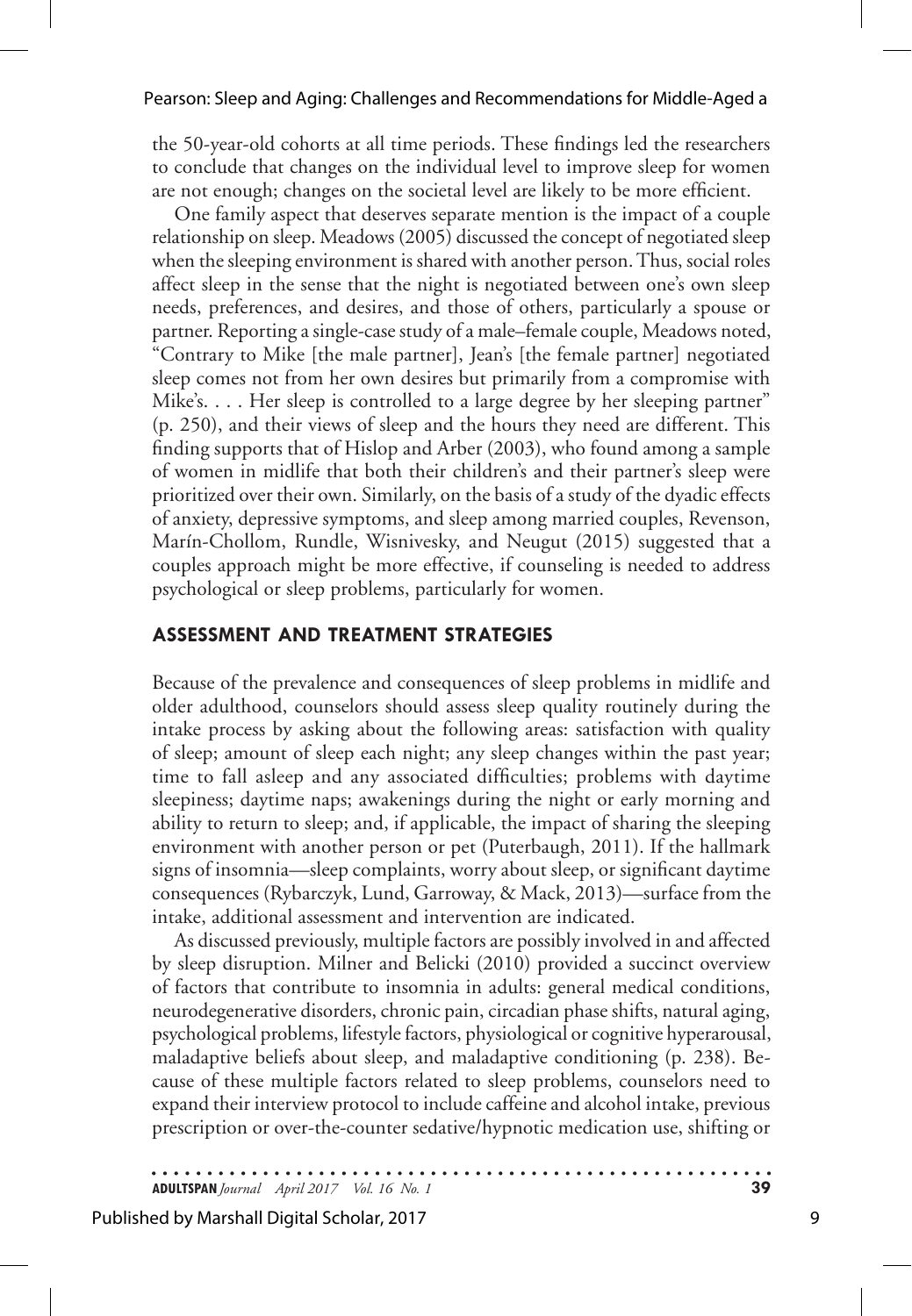irregular sleep or work schedules, previous treatments for insomnia, and acute stressors (e.g., medical or mental illness, current medications or other drug use, work or home stress, circadian rhythm stressors; Masters, 2014). A checklist of medical and mental illnesses commonly associated with insomnia (e.g., thyroid dysfunctions, diabetes, heart diseases, depression) may enhance the accuracy of client self-report. Additionally, specific information about the sleep environment, such as lighting, temperature, and electronics, as well as routine behaviors prior to bedtime, need to be assessed. Likewise, physical activity levels and recent changes in daily or nightly routines need to be examined. Asking clients to complete a sleep diary may also provide information about sleep patterns and lifestyle factors that coincide with better and worse sleep. Detailed information about specific times when clients have slept longer or felt more rested may also provide important clues to patterns that promote better sleep. Finally, assessment of thoughts and worries prior to bedtime and sleep-related expectations and concerns deserve thorough investigation.

Given the potential interplay between sleep and physical illness, medications, and health habits, consultation between mental health counselors and clients' primary care physicians is essential. Knowing what information to share with physicians and what information to request, as well as cooperating to provide behavioral and medical interventions, is crucial to successful collaboration. Understanding the role of primary care physicians in assessing and treating sleep problems can assist counselors in this collaboration. Masters (2014) described several strategies for assessing and treating insomnia in internal medicine practice. First, physicians should screen for insomnia as a regular part of patient care by taking a comprehensive sleep history with many of the components listed previously. Second, Masters recommended assessing or testing for several conditions that could disrupt sleep, among them thyroid dysfunction; cardiopulmonary disease; neurological disease; obstructive sleep apnea syndrome; diabetes mellitus; kidney disease; iron deficiency; and, for patients who are at risk, congestive heart failure, chronic obstructive pulmonary disease, and gastroesophageal reflux disease. Finally, when an underlying sleep disorder for insomnia is suspected or clinical evidence of a disease associated with insomnia is found, Masters recommended that physicians consider additional laboratory testing: polysomnography (an overnight sleep study), a multiple sleep latency test (series of monitoring naps for onset of REM sleep), and sleep actigraphy (an electronic device worn around the wrist that detects motion during sleep).

A thorough assessment of insomnia, including consultation between mental health and medical practitioners, best ensures what Hidalgo et al. (2012) emphasized as crucial for aging adults: recognizing insomnia and identifying its true origins to effectively target treatments. It is hoped that this process will lead to alternative treatments, rather than the typical first-line approach to insomnia, which is sleep-inducing medication (e.g., Buysse et al., 2011; Rybarczyk et al., 2013). In addition to side effects and dependency possibilities, these medications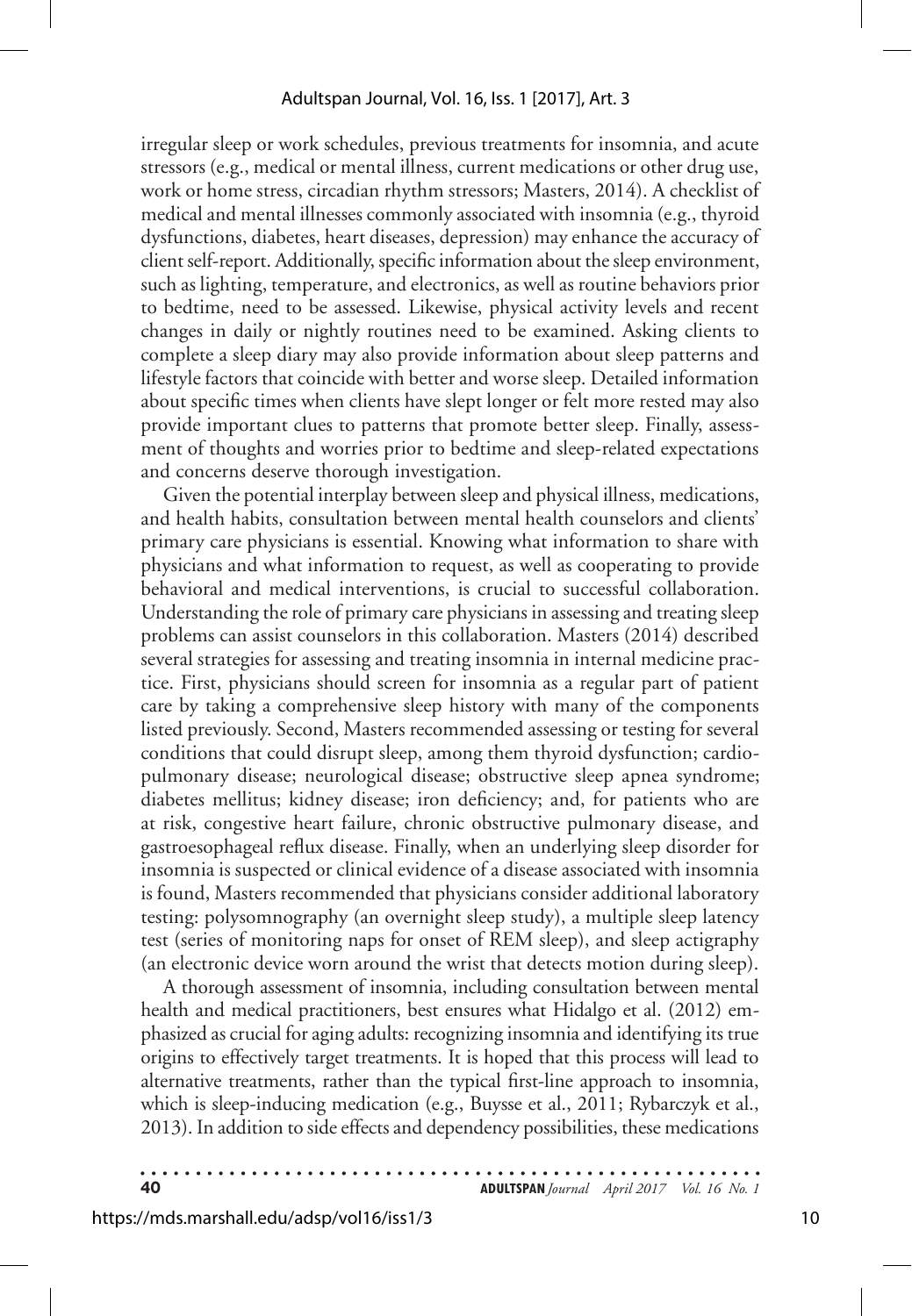carry particular risks for older adults, including psychomotor and cognitive slowing, daytime fatigue, increased fall risk, and rebound insomnia (e.g., Masters, 2014; Rybarczyk et al., 2013). Given these risks and the equal, if not superior, efficacy of other treatments for insomnia, such as cognitive behavior therapy (CBT), numerous authors have argued strongly that medications should not be the first-line approach (e.g., Irwin, Cole, & Nicassio, 2006; Masters, 2014; Rybarczyk et al., 2013; Trauer, Qian, Doyle, Rajaratnam, & Cunnington, 2015).

Meta-analyses have shown that CBT effectively addresses insomnia in adults (Trauer et al., 2015) and older adults (Irwin et al., 2006). Additionally, Buysse et al. (2011) showed that a brief behavioral treatment effectively treated chronic insomnia in older adults. Moreover, among a sample of adults ages 50 and older who were still experiencing insomnia despite using sleep medication, Lichstein et al. (2013) found that CBT in conjunction with medication tapering was an effective treatment. On the basis of these findings and recommendations from others (i.e., Milner & Belicki, 2010; Puterbaugh, 2011; Rybarczyk et al., 2013), the following strategies and techniques are recommended:

- Sleep education, which involves providing information about the amount of sleep needed, what constitutes good and bad sleep, changes related to aging and sleep, and how insomnia develops and persists. Sleep education is a key initial step in motivating clients to consider making sleep a priority because lack of knowledge is a barrier to making health-related changes (Granello, 2013). Helping clients understand the reciprocal role between sleep and health—physical, mental, and emotional—is an important early step. Also essential to this process is informing clients that 7 to 8 hours of sleep is recommended for adults per night, sleep may change with circadian rhythm and hormonal shifts related to aging, sleep medications are associated with risks and side effects, and cognitive behavior strategies are at least as effective as medications. Counselors need to consider not only what clients need to know but also the best means for communicating this information—websites, pamphlets, or conversations. Finally, recognizing that clients with physical health problems may need personalized education beyond their expertise, counselors can help clients prepare questions for medical providers, collaborate with medical providers, or both.
- Sleep hygiene, which includes reducing or eliminating behaviors that negatively affect sleep (e.g., ingesting caffeine/stimulants, drinking alcohol to induce sleep, going to bed hungry, drinking liquids close to bedtime, exercising close to bedtime, using media and bright lights before bedtime, seeing the time displayed on a clock, taking long daytime naps) and making adjustments that improve sleep (e.g., sleeping on a regular schedule; exercising regularly; creating an optimal sleep environment, including temperature and ambient noise). Improving sleep hygiene is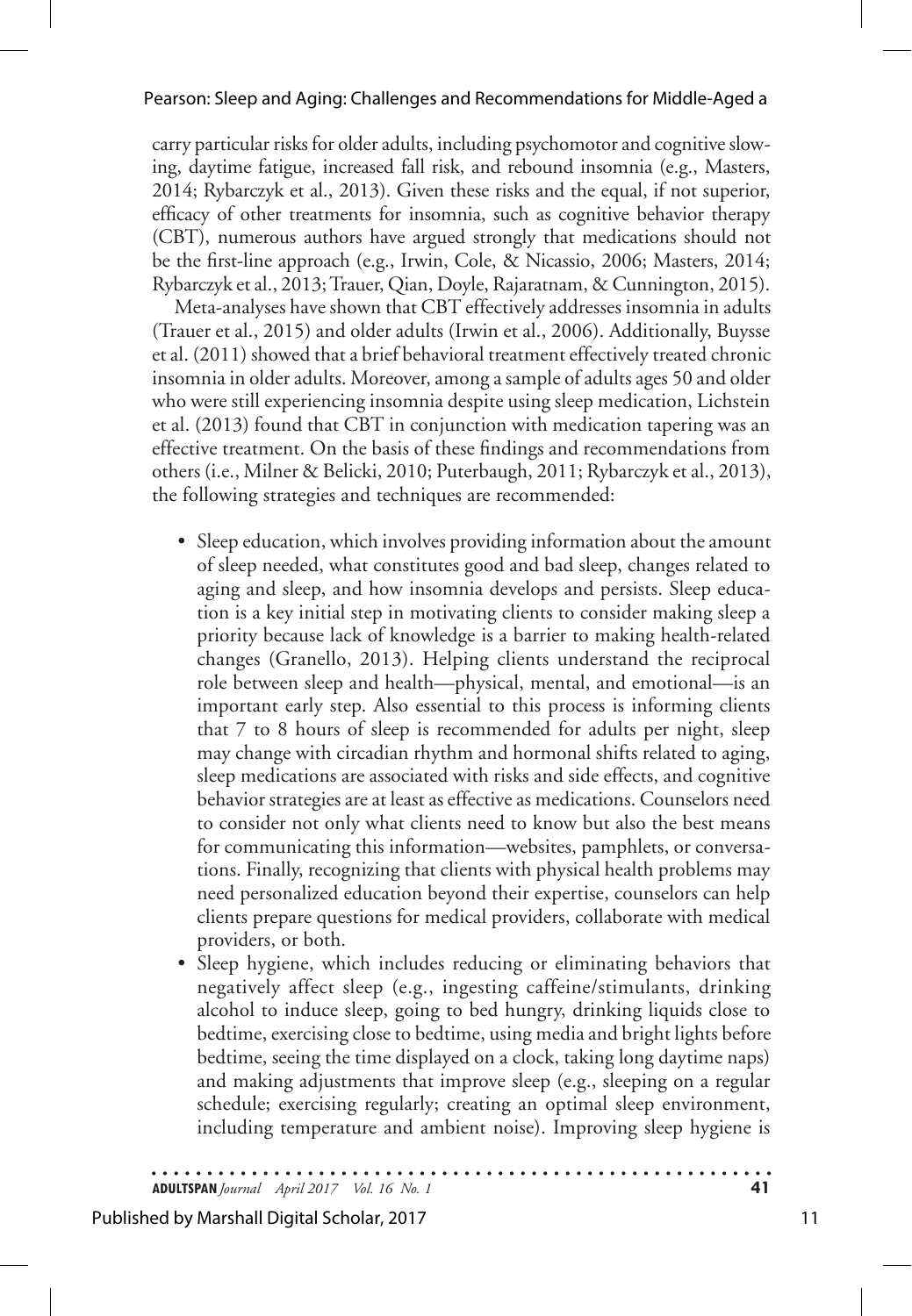#### Adultspan Journal, Vol. 16, Iss. 1 [2017], Art. 3

an extension of the education process and can be personalized based on specific sleep complaints and associated patterns that were assessed in the intake interview, with sleep diaries or through descriptions of exceptions to these complaints—either when sleep was good or better than usual.

- Sleep restriction, which entails following a strict schedule of bedtimes and arising times, including no napping, based on a person's average sleep time (using a sleep diary) and increasing or decreasing by 15 minutes nightly until client sleep efficiency (time asleep/time in bed) is increased to 85% to 90% and the client is satisfied with sleep and daytime functioning (see Milner & Belicki, 2010). By increasing sleep pressure through more daytime activity and restoring a sleep schedule, this strategy is particularly useful for clients who have resorted to spending more time in bed and napping during the day to compensate for poor sleep and its effects.
- Stimulus control, which involves associating/reassociating the bedroom only with sleep and intimacy by avoiding nonsleep activities, going to bed only when sleepy, leaving the bedroom when unable to fall asleep within 15 to 20 minutes and returning only when sleepy, and sleeping only in the bedroom. Resistance to these suggestions may occur. Clients, for example, may have long-standing patterns of watching television or reading in bed, or they may share a bedroom with someone who engages in these or other distracting activities. Thus, rather than simply informing clients of these recommendations, counselors need to engage clients in discussions about challenges and potential solutions, including negotiating with others in the household if needed.
- Cognitive restructuring, which consists of identifying, challenging, and modifying unrealistic beliefs about sleep and fears related to not sleeping. Rybarczyk et al. (2013) listed erroneous beliefs about sleep that are commonly experienced by older adults, such as

If I don't get eight hours of sleep (or a good night's sleep), I will get sick, my medical conditions will get worse, or I will not be able to do anything tomorrow.

Because of my age, my sleep is broken and cannot be fixed.

I should be able to sleep like I did when I was younger.

Fatigue and problems concentrating are due solely to my sleep problems.

If I sleep in, take naps, or spend enough time in bed, I will get the rest I need. (p. 84)

 Presenting clients with a checklist of these thoughts is an efficient tool for identifying thoughts that are connected to the difficulty of falling asleep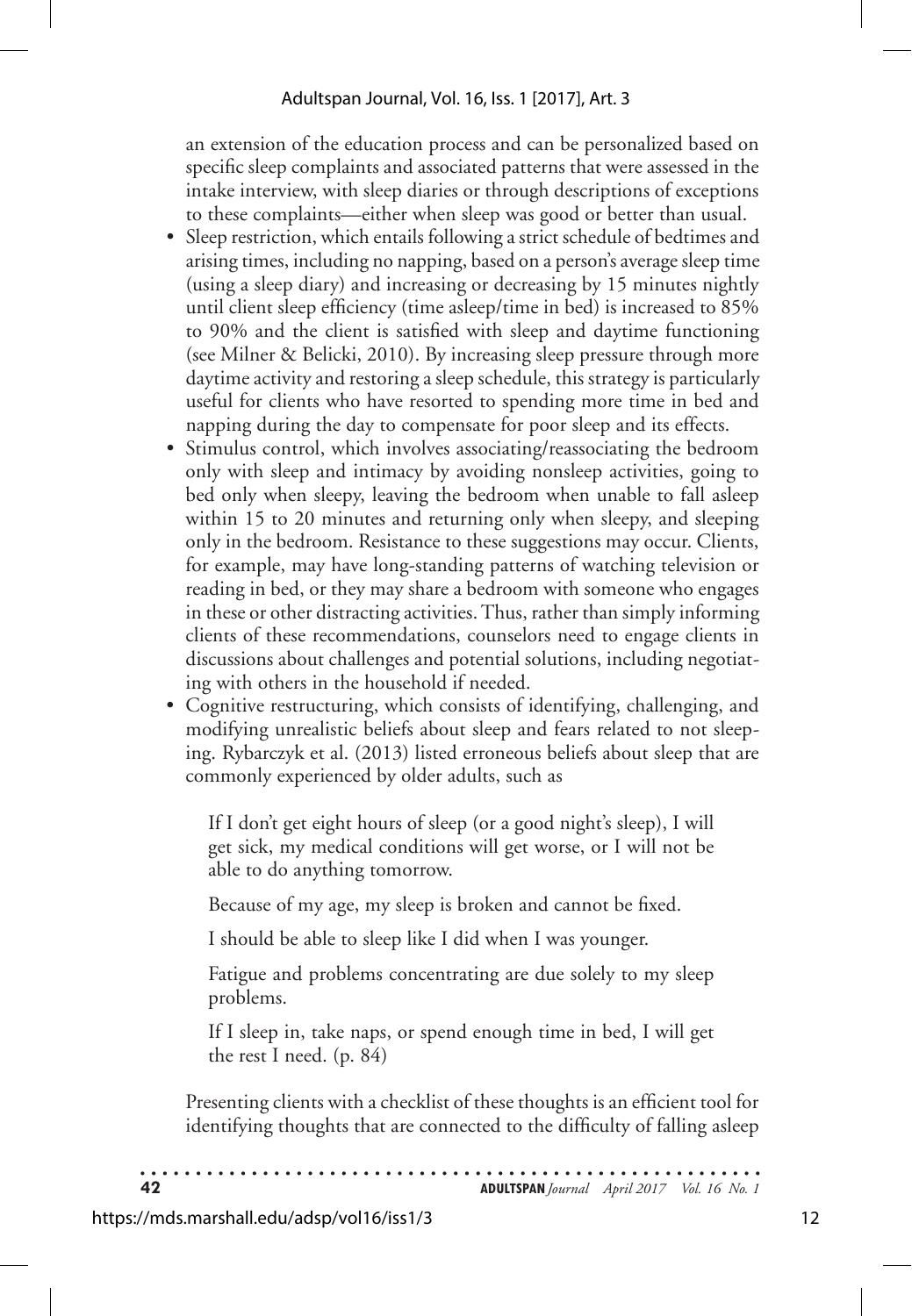or returning to sleep upon awakening. Moreover, understanding that these thoughts initiate a stress response that prohibits sleep can motivate clients to become aware of, modify, and interrupt these thoughts.

• Relaxation training, which targets cognitive and physiological arousal prior to bedtime with techniques such as deep breathing, meditation/ prayer, progressive muscle relaxation, mindfulness, and guided imagery. Done prior to bedtime, relaxation techniques can become part of the stimulus control that is associated with preparing for sleep. Alone or in conjunction with cognitive restructuring, these techniques can serve to prevent or reduce cognitive arousal. Additionally, progressive muscle relaxation and body scans increase an awareness of body tension that can signal clients to implement relaxation at other times. Compatibility with clients' values and clients' confidence in using a particular technique is essential for success.

# **CONCLUDING RECOMMENDATIONS**

Highlighted throughout this article are sleep-related changes and challenges common in middle age and older adulthood. These changes range from minimal disruptions in sleep–wake cycles to noticeable reductions in emotional states and quality of life to significant negative interactions with mental disorders and physical illnesses. Although direct causes and consequences are seldom distinct and clear, patterns have emerged to provide direction to counselors and other providers. What is most clear is the need to assess for and help clients address sleep problems when they occur. Along with the CBT interventions described earlier, several suggestions are worth noting or reiterating:

- 1. Assess for sleep routinely as part of the intake protocol and throughout the counseling process. Rather than thinking of sleep changes narrowly in terms of diagnosing mental disorders, counselors should investigate sleep more broadly from a wellness perspective. If sleep problems are evident, information from several key areas can provide focus to CBT interventions; these areas include overall stress levels, diet and exercise habits, evening routines, thoughts and worries at bedtime, and thoughts and attitudes about sleep. Engaging clients in dialogue and using checklists are two helpful assessment methods, as is encouraging clients to complete a sleep diary (refer to a 2-week sleep diary available at www.sleepeducation. com) that tracks sleep time along with caffeine intake, medications, and exercise.
- 2. Ask about various life roles and routine stressors to get a better picture of personal and sociocultural factors that may be affecting clients' sleep, particularly for clients who have multiple roles, including caregiver, parent, or spouse/partner. Questions about caregiving responsibilities and sleep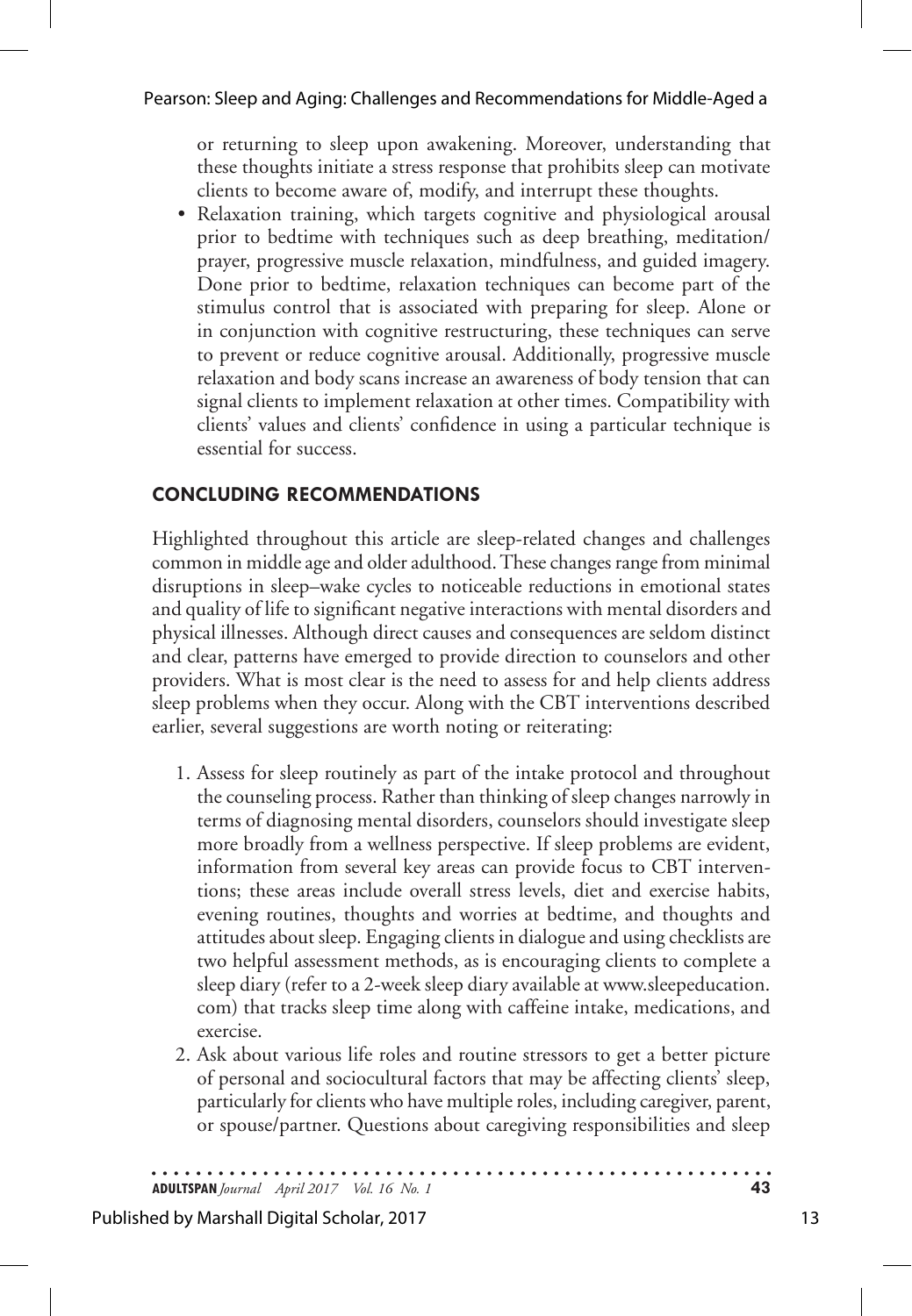patterns/preferences for a spouse or partner are key. Also, asking about a typical day can give a snapshot of life roles and stressors and provide direction for stress-reduction strategies, self-advocacy negotiations, and other advocacy strategies.

- 3. Advocate for clients and help clients to advocate for themselves when relational or environmental barriers to good sleep exist. Recognizing and addressing these barriers when designing CBT interventions is crucial for successful implementation. Consider integrating assertiveness training to teach self-advocacy and couples or family counseling to address entrenched systemic patterns.
- 4. Coordinate care with primary care physicians and advocate for clients when necessary. Collaborating with medical providers is essential when physical health problems are contributing to or worsened by sleep problems. This collaboration can ensure that physical causes for sleep problems are identified and addressed medically. It also provides an avenue for counselor advocacy. Most notably, counselors can advocate for using CBT interventions rather than medications as a first-line approach and tapering sleep medications for clients who continue to have sleep problems despite their use. More broadly, consider integrative health care arrangements with physicians to initiate collaborative agreements, including psychoeducation approaches, to affect a wider range of clients.

Good sleep is necessary for good health—emotional, cognitive, and physical. Sleep problems and aging often coincide as a result of multiple contributing factors. Inadequate and unrestful sleep interacts with other mental health problems, physical conditions, and medications, resulting in reduced quality of life for middle-aged and older adults. Assessment, education, collaboration, treatment, and advocacy offer hope, relief, and improvement.

#### **REFERENCES**

- American Psychiatric Association. (2013). *Diagnostic and statistical manual of mental disorders* (5th ed.). Arlington, VA: Author.
- Anderson, K. N., & Bradley, A. J. (2013). Sleep disturbance in mental health problems and neurodegenerative disease. *Nature and Science of Sleep, 5,* 61–75.
- Brand, S., Gerber, M., Pühse, U., & Holsboer-Trachsler, E. (2010). Depression, hypomania, and dysfunctional sleep-related cognitions as mediators between stress and insomnia: The best advice is not always found on the pillow! *International Journal of Stress Management, 17,* 114–134. doi:10.1037/a0019090
- Burgard, S. A., & Ailshire, J. A. (2012). Gender and time for sleep. *American Sociological Review, 78,* 51–69. doi:10.1177/0003122412472048
- Buysse, D. J., Germain, A., Moul, D. E., Franzen, P. L., Brar, L. K., Fletcher, M. E., . . . Monk, T. H. (2011). Efficacy of brief behavioral treatment in chronic insomnia in older adults. *Archives of Internal Medicine Journal.* Advance online publication. doi:10.1001/archinternmed.2010.535
- Centers for Disease Control and Prevention. (2015). *How much sleep do I need?* Retrieved from http://www. cdc.gov/sleep/about\_sleep/how\_much\_sleep.html

. . . . . . . . . . . . . . . . . . . . **44 ADULTSPAN***Journal April 2017 Vol. 16 No. 1*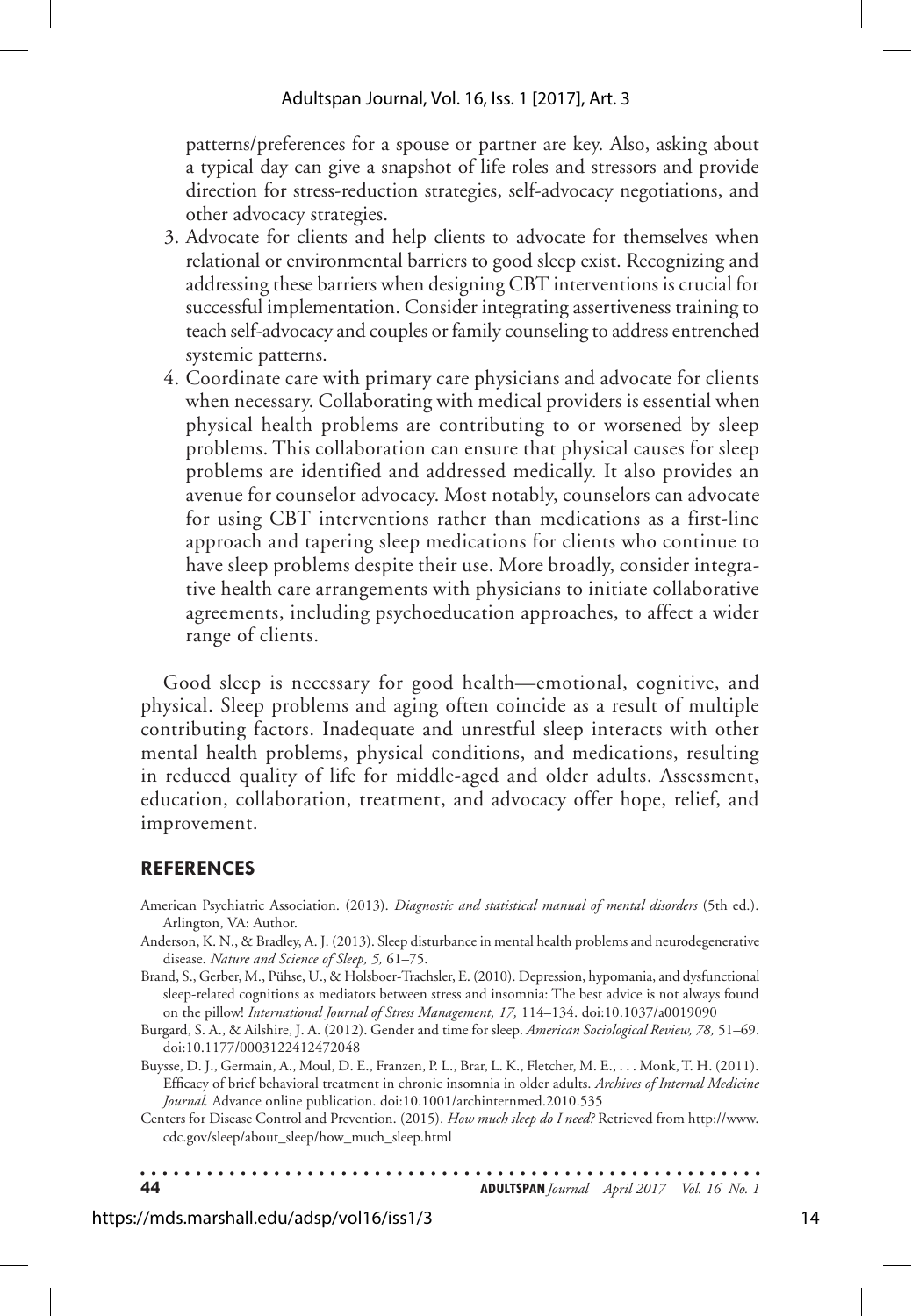- Chaput, J. P. (2014). Sleep patterns, diet quality, and energy balance. *Physiology and Behavior, 134,* 86–91. doi:10.1016/j.physbeh.2013.09.006
- Darling, C., Coccia, C., & Senatore, N. (2012). Women in midlife: Stress, health, and life satisfaction. *Sleep and Health, 28,* 31–40. doi:10.1002/smi.1398
- Garrido, M., Paredes, S., Cubero, J., Lozano, M., Toribio-Delgado, A., Muñoz, J., . . . Rodríguez, A. (2010). Jerte Valley cherry-enriched diets improve nocturnal rest and increase 6-sulfatoxymelatonin and total antioxidant capacity in the urine of middle-aged and elderly humans. *Journals of Gerontology Series A: Biological Sciences and Medical Sciences*, *65A,* 909–914. doi:gerona/glq099
- Granello, P. F. (2013). *Wellness counseling.* Upper Saddle River, NJ: Pearson.
- Hidalgo, J. L. T., Bravo, B. N., Martínez, I. P., Pretel, F. A., Lapeira, J. T., & Gras, C. B. (2012). Understanding insomnia in older adults. *International Journal of Geriatric Psychiatry, 27,* 1086–1093. doi:10.1002/ gps.2834
- Hislop, J., & Arber, S. (2003). Sleepers wake! The gendered nature of sleep disruption among mid-life women. *Sociology, 37,* 695–711.
- Irwin, M. R., Cole, J. C., & Nicassio, P. M. (2006). Comparative meta-analysis of behavioral interventions for insomnia and their efficacy in middle-aged adults and in older adults 55+ years of age. *Health Psychology, 25,* 3–14. doi:10.1037/0278-6133.25.1.3
- Leblanc, M. F., Desjardins, S., & Desgagné, A. (2015). Sleep cognitions associated with anxiety and depression in the elderly. *Clinical Interventions in Aging, 10,* 575–582.
- Lichstein, K. L., Nau, S. D., Wilson, N. M., Aguillard, R. N., Lester, K. W., Bush, A. J., & McCrae, C. S. (2013). Psychological treatment of hypnotic-dependent insomnia in a primarily older adult sample. *Behaviour Research and Therapy, 51,* 787–796. doi:10.1016/j.brat.2013.09.006
- Lin, H. H., Tsai, P. S., Fang, S. C., & Liu, J. F. (2011). Effect of kiwifruit consumption on sleep quality in adults with sleep problems. Asia Pacific Journal of Clinical Nutrition, 20, 169-174.
- Masters, P. A. (2014). In the clinic: Insomnia. *Annals of Internal Medicine, 161,* ITC1–ITC14. doi:10.7326/0003-4819-161-7-201410070-01004
- Meadows, R. (2005). The 'negotiated night': An embodied conceptual framework for the sociological study of sleep. *The Sociological Review, 53,* 240–254.
- Milner, C. E., & Belicki, K. (2010). Assessment and treatment of insomnia in adults: A guide for clinicians. *Journal of Counseling & Development, 88,* 236–244.
- Ohayon, M. M., Carskadon, M. A., Guilleminault, C., & Vitiello, M. V. (2004). Meta-analysis of quantitative sleep parameters from childhood to old age in healthy individuals: Developing formative sleep values across the human lifespan. *Sleep (Rochester), 27,* 1255–1273.
- Orff, H., Meliska, C. J., Martinez, L. F., & Parry, B. L. (2014). The influence of sex and gonadal hormones on sleep disorders. *ChronoPhysiology and Therapy, 4,* 15–25.
- Porkka-Heiskanen, T., Zitting, K. M., & Wigren, H. K. (2013). Sleep, its regulation and possible mechanisms of sleep disturbances. *Acta Physiologica, 201,* 311–328. doi:10.1111.apha.12134
- Preidt, R. (2016, January 14). For seniors, poor sleep may mean higher stroke risk. *Medline Plus.* Retrieved from https://www.nlm.nih.gov/medlineplus/news/fullstory\_156702.html
- Puterbaugh, D. T. (2011). Searching for a good night's sleep: What mental health counselors can do about the epidemic of poor sleep. *Journal of Mental Health Counseling, 33,* 312–326.
- Ravan, A. R., Bengtsson, C., Lissner, L., Lapidus, L., & Björkelund, C. (2010). Thirty-six-year secular trends in sleep duration and sleep satisfaction, and associations with mental stress and socioeconomic factors—Results of the Population Study of Women in Gothenburg, Sweden. *Journal of Sleep Research, 19,* 496–503. doi:10.111/j.1365-2869.2009.0081.x
- Revenson, T. A, Marín-Chollom, A. M., Rundle, A. G., Wisnivesky, J., & Neugut, A. I. (2015). Hey Mr. Sandman: Dyadic effects of anxiety, depressive symptoms and sleep among married couples. *Journal of Behavioral Medicine, 39,* 225–232. doi:10.1007/s10865-015-9693-7
- Roundtree, R. (2012). Insomnia: The impact on health and interventions to improve sleep. *Alternative and Complementary Therapies, 18,* 116–121. doi:10.1089/act.2012.18306
- Rybarczyk, B., Lund, H. G., Garroway, A. M., & Mack, L. (2013). Cognitive behavioral therapy for insomnia in older adults: Background, evidence, and overview of treatment protocol. *Clinical Gerontologist, 36,*  70–93. doi:10.1080/07317115.2012.731478
- Seelig, E., Keller, U., Klarhöfer, M., Scheffler, K., Brand, S., Holsboer-Trachsler, E., . . . Bilz, S. (2013). Neuroendocrine regulation and metabolism of glucose and lipids in primary chronic insomnia: A prospective case-control study. *PLoS ONE, 8,* e61780. doi:10.1371/journal. pone.0061780

**ADULTSPAN***Journal April 2017 Vol. 16 No. 1* **45**

#### Published by Marshall Digital Scholar, 2017